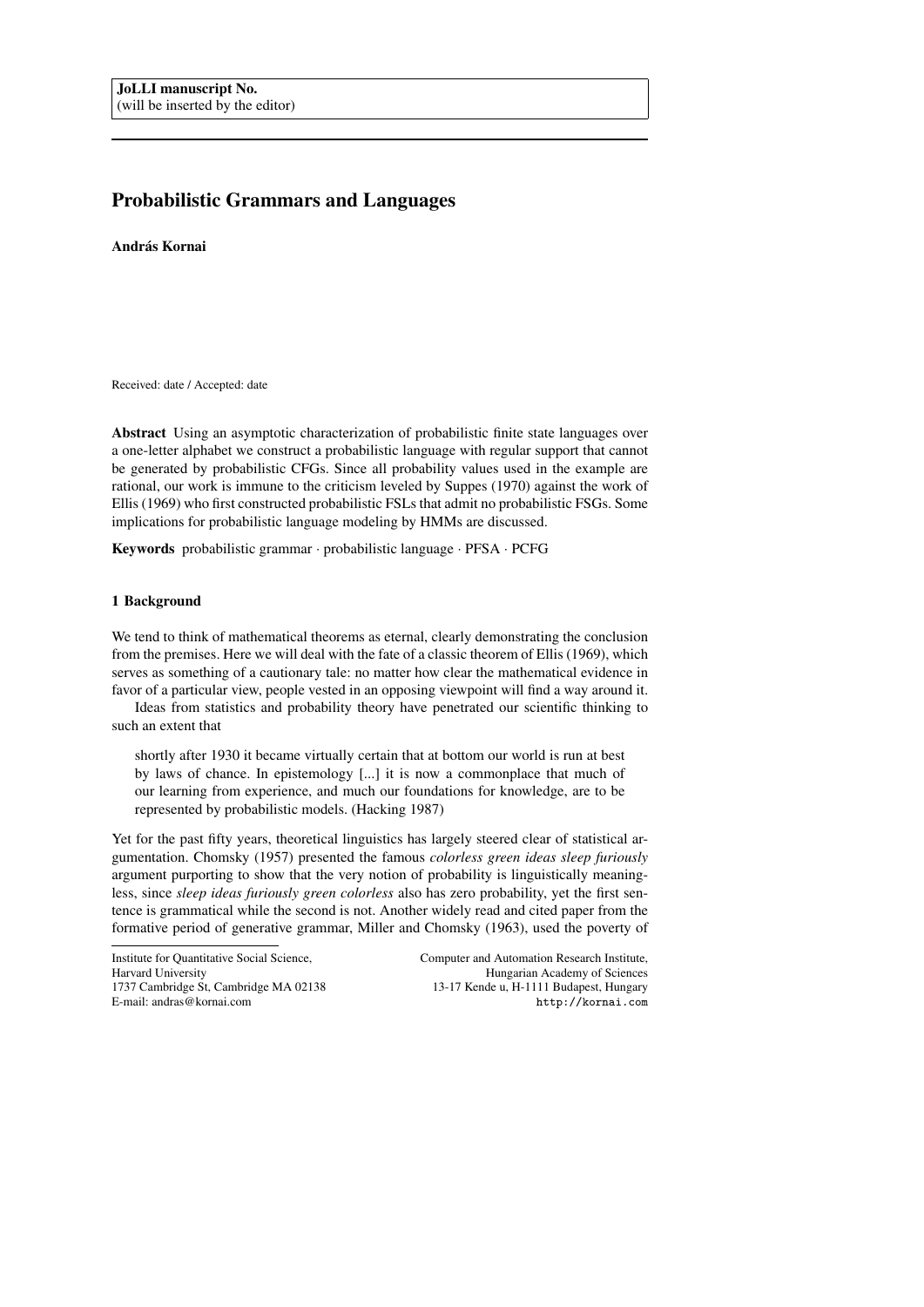stimulus argument to show that 'reasonable' Markov models cannot possibly be learned by children, who will not be exposed to more than  $10<sup>9</sup>$  sentences (assuming one sentence per second for 24 hours a day for their first 20 years of life). Their notion of reasonableness required a Markovian parameter *k* large enough to capture grammatical phenomena such as number agreement in constructions like *The people/person who called and wanted to rent your house when you go away next year are/is from California*, where the grammatically connected elements are separated by 14 or more units.

During the neogrammarian and structuralist periods, in keeping with the general tenor of scientific research, linguistic arguments based on statistical notions, ranging from the simple counting of cases supporting or escaping some rule to the sophisticated criteria for segmentation proposed by Bloch,<sup>1</sup> were treated as a standard tool of inquiry. With the advent of generative grammar, probability fell in grave disfavor. In the flurry of research activity that brought us transformational grammars, time-varying grammars, matrix grammars, programmed grammars, ordered grammars, scattered context grammars, indexed grammars, and many other algebraic string manipulation systems, probabilistic grammars barely made a blip on the radar screen. To the limited extent they were investigated, probability was generally treated as an afterthought, giving primacy to the algebraic characterization of the system. What we have at this point are *weighted* grammars, where the weights can be taken from any number field, and not at all required to be probabilities: examples include integer weights, counting the multiplicity of derivations (degrees of ambiguity) and acceptance level weights (degrees of grammaticalness). The mathematical underpinnings of using weights in the context-free case are published in Chomsky and Schützenberger (1963), but the issue of degrees of grammaticalness is already explored in Chomsky (1961).<sup>2</sup>

Into this situation walked Skip Ellis, the first ever African American to earn a PhD in computer science. He proved that there are probabilistic languages (p-languages) that are not generated by any probabilistic finite state grammar (PFSG) even though their support (the set of strings with nonzero probability) is regular. The conclusion seems quite clear: the variety of probabilistic structures cannot be reduced to the variety of algebraic structures, *there are more things in probabilistic heaven and earth than are dreamt of in your grammatical philosophy*. This conclusion, however, was not one that linguists or philosophers of language were ready to hear at the time. Scientometry is a crude tool, but in this case the facts are rather striking: according to Google Scholar the dissertation where the proof appeared gathered a total of 28 citations (one from this author), while the debunking paper, Suppes (1970), is cited 70 times.

Ellis' proof (which we strengthen in Section 2 from PFSGs to PCFGs, Theorem 1) is highly algebraic, and gives no indication *why* such p-languages exist. Suppes (1970) argued that Ellis' result is irrelevant and his construction is just an artefact of using irrational probability values, since the probabilities that matter all go back to frequency counts i.e. rational numbers. What is at stake here is the nice, well-groomed picture of p-languages, which should neatly fit in the Chomsky hierarchy. The goal was to treat the algebraic model of string-manipulation as fundamental and the statistical issues as secondary. One way to

<sup>&</sup>lt;sup>1</sup> In contemporary terms, Bloch used local perplexity maxima to find morpheme boundaries, see Harris (1951)

<sup>&</sup>lt;sup>2</sup> The earlier publication date is not necessarily indicative of an earlier stage in Chomsky's thinking. At this point, much of Chomsky's own work is devoted to further exploration of material intended for his PhD thesis, written in 1955-56. Not all chapters of this ms. were widely read, since the thesis, as published by University Microfilms, omitted several, and so did the 1975 book version (Chomsky 1975). In 2007 the full ms. was made available as pdf, http://alpha-leonis.lids.mit.edu/chomsky. Fully tracing the provenance of these ideas is a task beyond the limits of this paper.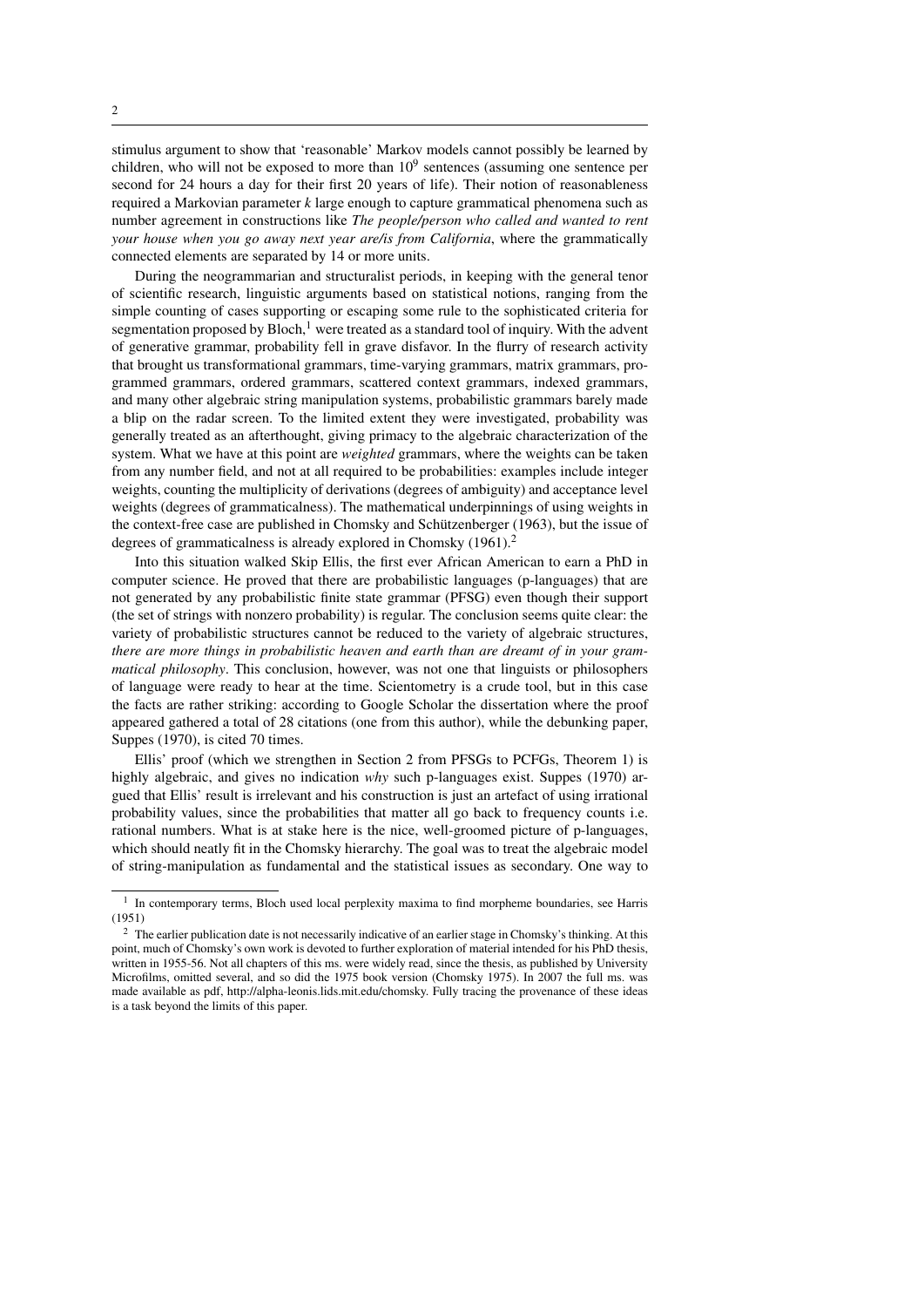achieve this is by treating statistical issues by a mere retrofitting of the grammar rules with application probabilities: a type *i* probabilistic grammar (or p-grammar for short) is defined as a type *i* grammar where all productions have some nonzero probability of application. If the sum of probabilities assigned to productions sharing the same left hand side is 1, we speak of *normalized* p-grammars – these formalize the concept that derivations proceed in some random order as dictated by the probabilities assigned to the rules. Once the rules are viewed as probabilistic entities, the probability of a *derivation* is the product of the probabilities of the rules that appeared in it (with multiplicity), and the probability of a *string* is just the sum of the probabilities of its derivations. Remarkably, the concept of rules as probabilistic entities embodied in this retrofit is not at all close to the concept of probabilistic rule application that the the minority of linguists who cared about such matters began to explore, *variable rules:* in p-grammars the rule probabilities are static entities, fixed once and for all, quite independent of the contextual factors that sociolinguists took to be the central point of inquiry.

It was clear from the outset that there are problems with this nice picture: as is well known (see e.g. Levelt 1974), the fact that a p-grammar is normalized is insufficient to guarantee that the probabilities it assigns will sum to 1. For example, the CFG that generates all binary branching structures,  $S \rightarrow SS|a$ , when both rules are applied with  $p = 0.5$ , will yield weights that sum to 0.5. But these problems can be easily paved over, e.g. by assigning the missing weight to the empty string or by renormalizing the productions. Also, the issue that the probabilities do not add to one, or will add to one in every annulus (set of strings with the same length) was seen as less than worrisome – the fine distinction between a Markovian *language* and a Markovian *process* was really not for linguists to worry about. Now if Ellis proves the existence of p-languages that apparently tear apart the probabilistic generalization of the leading theoretical construct of the period, the Chomsky hierarchy, so much the worse for these p-languages. Altogether, since a p-grammar is simply a grammar plus an assignment of probabilities, and a p-language is simply a language plus an assignment of probabilities, it is reasonable to have the following

Conjecture 1 Type *i* p-grammars correspond to type *i* p-languages.

In one direction, the retrofit makes the proof quite easy: ignoring the production probabilities a type *i* p-grammar *G* will, by definition, yield a type *i* language *L*, and it is clear that all and only strings in *L* will have nonzero derivation probability. If we assign the start symbol  $S \in T$  the value 1, and make an appeal to the fact that the p-grammar is normalized, it is easy to see that the total probability mass assigned to sentential forms reachable from *S* in at most *n* steps by leftmost derivation is always 1, partitioned so that terminal strings so reachable have *t* and those with nonterminals still present have  $1 - t$ . By a limit argument it follows that the total probability mass assigned to members of *L* will be  $\leq 1$  (and if it is strictly less than 1 we can always renormalize to absorb the difference). It is in the other direction that Ellis (1969), found a stumbling block: even over a one-letter alphabet, and already among type 3 languages, he presented a p-language  $L_3$  for which no finite state p-grammar (or pacceptor) will ever work. In Section 3 we will present a version of his proof that extends his result to type 2 grammars (and can be pushed further, but this would take us away from the main line of argumentation).

As the simplest case, studying the issue over a one-letter alphabet  $T = \{a\}$ , has methodological priority: if counterexamples can be found in this limited setup, they are trivial to extend to alphabets with more letter, while the converse is not true. By assigning each string  $a^n$  a weight  $f(a_n) = p_n > 0$  such that  $\sum_{i=1}^{\infty} p_i \le 1$ , and possibly padding out this sum by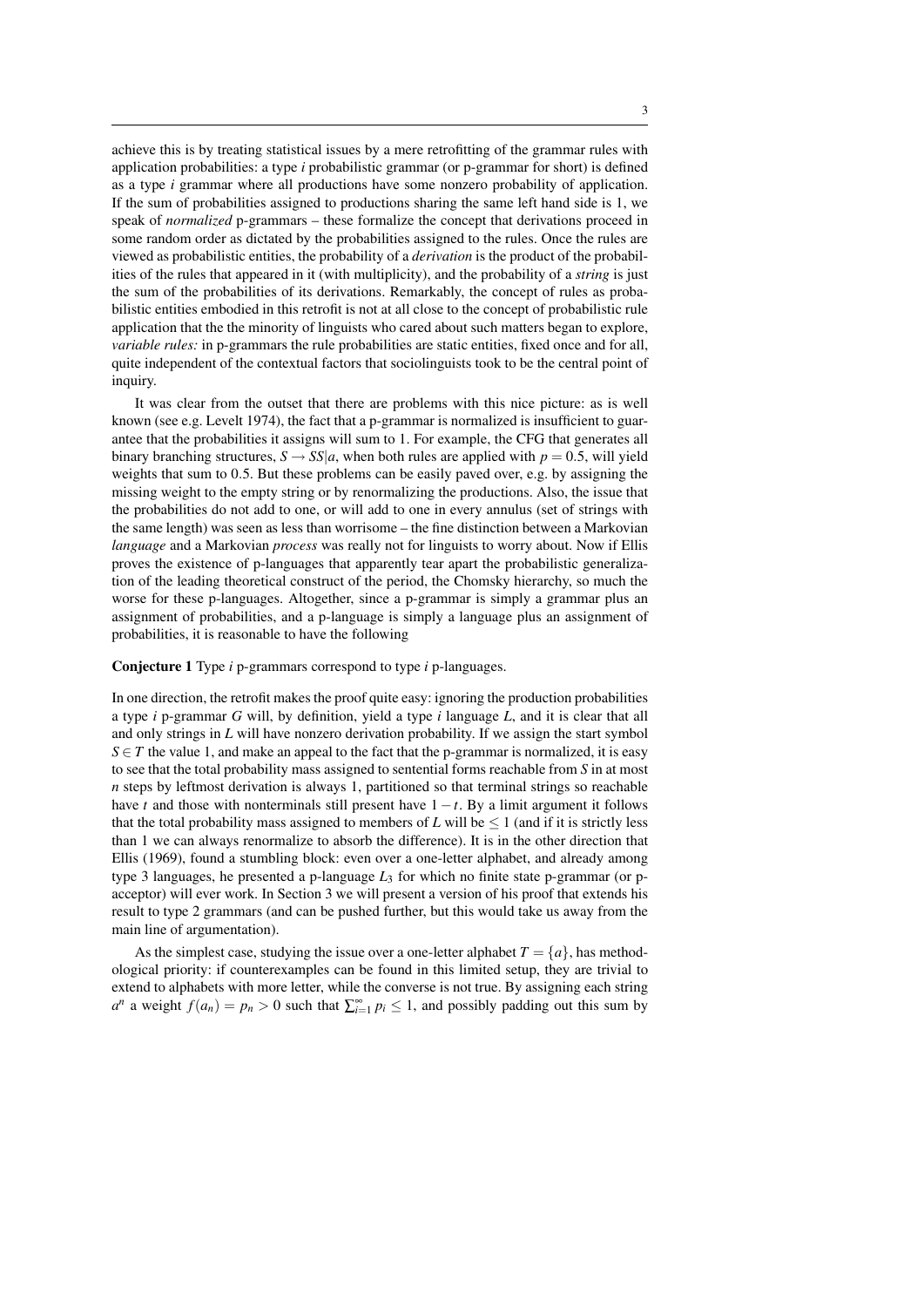assigning  $p_0 = 1 - \sum_{i=1}^{\infty} p_i$  to the empty string, we can guarantee that the support language, the set of all strings with or without the empty string, is regular.

### 2 The Suppes/Levelt conjecture

A probabilistic language (or p-language) is a language *L* and some assignment  $p: L \to \mathbb{R}^+$ such that the sum of the assigned values is 1. In the finite state domain the normalization restriction is sufficient: normalized right-linear grammars generate strings with probabilities that sum to 1. However, the relationship between right-linear grammars and finite automata is more complex in the probabilistic case, and we will settle on a definition of probabilistic finite state automata (PFSA) that is different from the classic definition of probabilistic automata given in Rabin (1963). The issue is that in the typical case, Rabin-style automata define probabilistic *processes*, but do not define probabilistic languages. To see this, consider Rabin's first example, a machine with two states 0 (the start state) and 1 (the only accepting state), over a two-letter alphabet  $\{0,1\}$ , with transitions for symbol *i* being defined as a loop (probability 1) over state *i*, and as equiprobable between states *i* and 1−*i* out of state 1−*i*. This automaton assigns the string 1 probability 0.5, the string 11 probability 0.75, and in general the string  $1^n$  probability  $1 - 2^{-n}$ . In other words, the values assigned by the machine do not converge. We obtain a full probability distribution for every annulus *L<sup>n</sup>* composed of exactly *n*-letter strings, but not for the language as a whole.

In a probabilistic language, we could always extend *p* to assign 0 to all strings not in *L*, and it is generally sufficient to speak of functions  $f: T^* \to \mathbb{R}^+_0$  for which  $P = \sum_{\alpha \in T^*} f(\alpha)$ is convergent. The exact value of  $P$  is not a central concern: if  $P < 1$  we can always pad it out (e.g. by assigning the remainder to the empty string) and if  $P > 1$  we can divide all values by *P*. We identify the p-language *L* as the *support* of *f* i.e. the set of strings  $\alpha$  for which  $f(\alpha) > 0$ . (In Rabin's terminology, we assume the *cut-point* to be 0.) In particular, a probabilistic language always induces a *length distribution* given by  $p(n) = \sum_{\alpha \in L_n} f(\alpha)$ . Since actual corpora have a length distribution with a finite mean (e.g. the average sentence in the Brown corpus is less than 25 tokens long), it only makes sense to treat corpora as samples from probabilistic languages, as opposed to probabilistic processes. Technically, the issue amounts to the existence (or lack thereof) of a *sink state* the automaton gets into when presented with an end marker. We return to the matter shortly when we formally define PFSA, but note here that the trivial machine, with one (accepting) state and all input looping back with probabilities summing to 1, will not be a PFSA as it lacks a sink.

Theorem 1 PCFGs over a one-letter alphabet do not generate all one-letter p-languages with regular support.

**Proof** Define the weights as a set with infinite transcendence degree over  $\mathbb{O}$ . (That such sets exist follows from the fundamental theorem of algebra and from the existence of irreducible polynomials of arbitrary degree. If  $t_1, t_2, t_3, \ldots$  is such a set, so will be  $s_1, s_2, s_3, \ldots$ where  $s_i = |t_i|/(1+|t_i|)2^i$ , and the latter will also sum to  $\leq 1$ ). Now consider the generating functions which are defined by taking the nonterminals as unknowns and the terminal *a* as a variable in the manner of Chomsky and Schützenberger (1963), except using the probabilities assigned to the rules as weights: for example the grammar of binary trees used above yields the functional equation  $S = 0.5S^2 + 0.5a$ . In the general case, solving the set of equations for the generating function associated to the start symbol *S* is very hard, but over a one-letter alphabet the only variable introduced by CF rules will of necessity commute with all probabilistically weighted polynomials in the same variable. Since all defining equations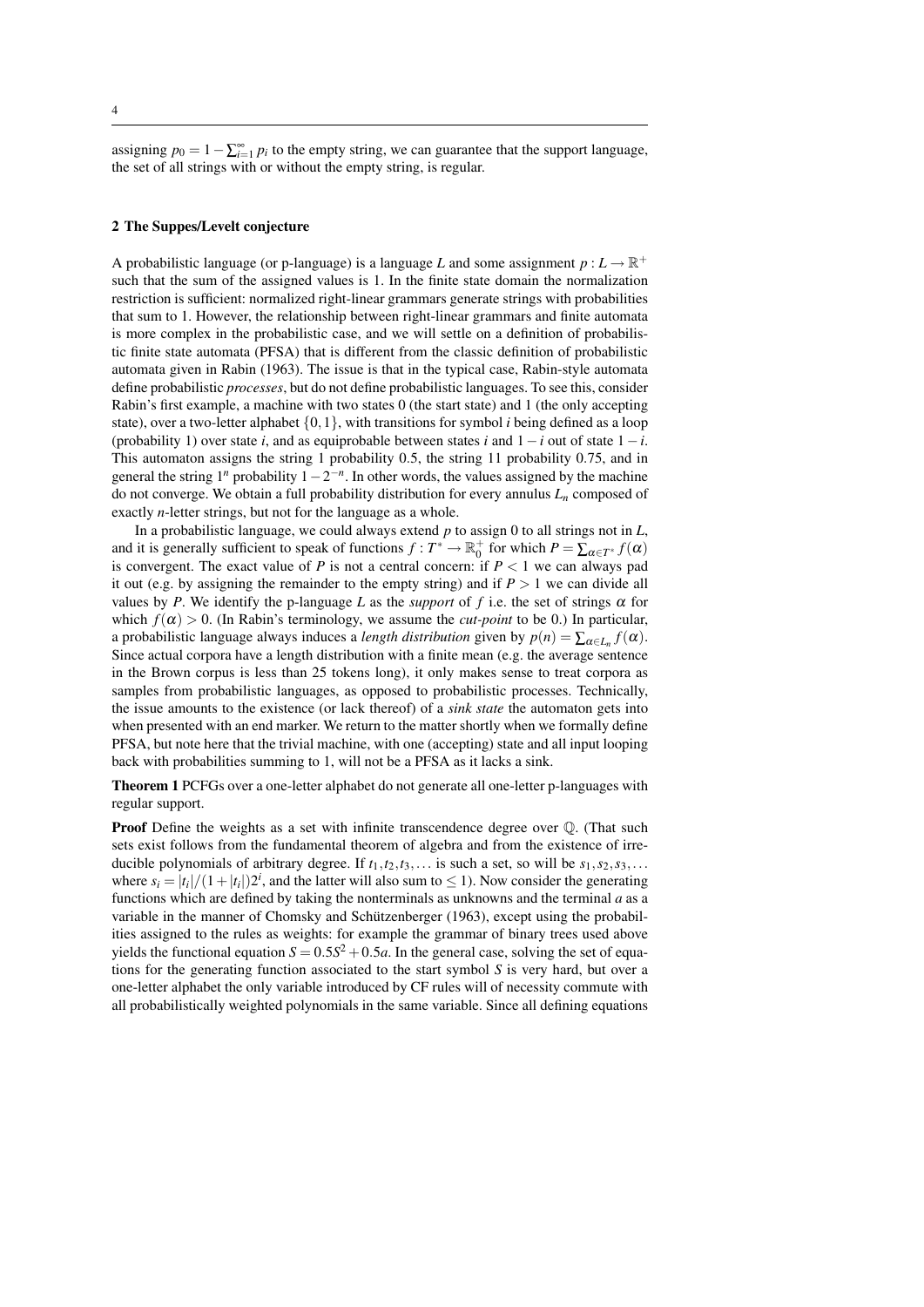are polynomial, the output probabilities are algebraically dependent on the rule probability parameters. Since a CF rule system with *n* rules can generate at most *n* algebraically independent values, it follows that  $s_1, s_2, s_3, \ldots, s_{n+1}$  cannot all be obtained from the CFG in question.  $\Box$ 

**Discussion** The original proof by Ellis constructs an infinite set of weights as  $1/\sqrt{p_i}$ , where  $p_i$  is the smallest prime larger than  $4^i$ , and proceeds by counting the degree of the field extensions. This works well for the finite state case, where the functional equations are linear and the solutions are rationally dependent on the rule probabilities, but for CF and more complex grammars the equations are polynomial and only algebraic dependence can be assumed.

In the regular domain already there are p-languages outside the reach of regular or even context free p-grammars. The situation is made particularly nasty by demonstrating the phenomenon over a one letter alphabet: clearly if we find grammatically unreachable probability distributions over this alphabet we can create examples over any size alphabet whatsoever. In response, Suppes (1970) argued that

From the empirically oriented standpoint (...) Ellis' example, while perfectly correct mathematically, is conceptually unsatisfactory, because any finite sample of *L* drawn according to the density *p* could be described also by a density taking only rational values. Put another way, algebraic examples of Ellis' sort do not settle the representation problem when it is given a clearly statistical formulation. Here is one such formulation. (...)

*Let L be a language of type i with probability density p. Does there always exist a probabilistic grammar G (of type i) that generates a density p' on L such that for every sample s of L of size less than N and with density p<sup>s</sup> the null hypothesis that s* is drawn from  $(L, p'_{s})$  would not be rejected?

I have deliberately imposed a limit *N* on the size of the sample in order directly to block asymptotic arguments that yield negative results.

Suppes conjectured that the problem, stated thus, has an affirmative solution. That this was generally viewed as highly desirable is clear from Levelt (1974:44), who takes the extraordinary step of listing this as a theorem. Even though the surrounding text makes the conjectural status quite clear, this is truly a momentous decision: it would be hard to imagine a number theory textbook presenting the 'Goldbach Theorem' or the 'Riemann Theorem' in boldface, leaving the reader with the impression that essentially all the work is done, no further research is needed.

Conjecture 2 (Suppes/Levelt) p-languages with type *i* support are statistically indistinguishable from languages generated by type *i* p-grammars.

Here we will investigate whether this conjecture is tenable by explicitly characterizing the languages that can be generated by type 3 p-grammars or, what is the same, by PFSA, over a one letter alphabet. Our main result is Theorem 2, which asserts that PFSA, (possibly also endowed with silent  $\lambda$ -moves that change state but emit no symbol) generate all and only p-languages with probabilities that show exponential decay. Next we show that Conjecture 2 can be strengthened (p-languages with type *i* support are statistically indistinguishable from languages generated by PFSA) but only in a trivial sense: for more ambitious language modeling efforts Theorem 2 still presents an insurmountable barrier. This is somewhat surprising in light of the fact that finite state language modeling, in the form of Hidden Markov Models (HMMs) remains, to this day, the dominant algorithm in computational linguistics – we investigate the reasons for the disconnect between theory and practice in the concluding Section 4.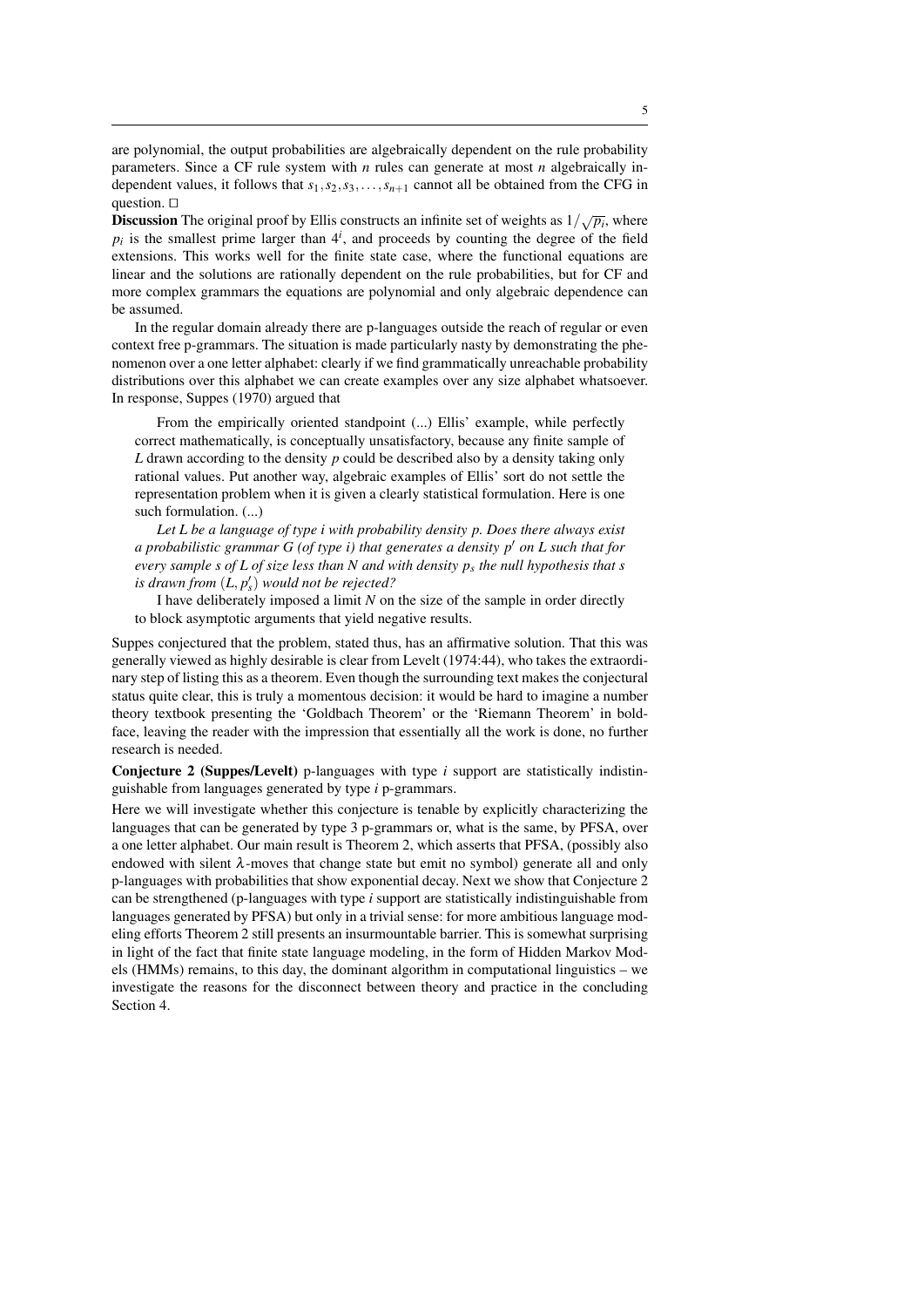#### 3 PFSA over a one letter alphabet

To define a *probabilistic finite state automaton (PFSA)* over a one-letter alphabet {*a*} requires a set of states  $\Sigma = \{s_1, \ldots, s_n\}$ , for each state *i* a set of values  $t_{i,j}$  that characterizes the probabilities of moving from state  $s_i$  to  $s_j$  upon consuming (emitting) the letter  $a$ , and a set of values  $l_{i,j}$  that characterizes the probabilities of moving from state  $s_i$  to  $s_j$  by  $\lambda$ -move i.e. without consuming (emitting) *a*. In what follows we will treat PFSA as generating devices – the results presented here remain true for acceptors as well. To simplify the notation, we add a start state  $s_0$  which only has  $\lambda$ -transitions to  $s_i$  for  $i > 0$  – this has the technical advantage that instead of a single designated initial state we can now have an initial probability distribution. We also replace all blocked transitions by transitions leading to a sink state  $s_{n+1}$ that has all (emitting and non-emitting) transitions looping back to it and has weight 0 in the vector w that encodes the mixture of accepting states.

**Discussion** Consider the trivial single-state Rabin automaton over a one-letter alphabet  $\{a\}$ : if we wish to write a right-linear grammar for this case we notice that the rule  $S \rightarrow aS$  is insufficient (there is no way to eliminate the *S* from a sentential form) so we must add a rule  $S \to \lambda$ . But once we do this, the probability *p* of the rule  $S \to aS$  must be set to strictly less than 1, since in p-grammars all rules, including the rule that eliminates the nonterminal, must have nonzero probability, and the total probability of rules rewriting *S* must be kept at 1. This restores convergence, both in that the total probability assigned will now be 1 and in that the mean string length is now finite,  $p/(1-p)$ .

In a PFSA we can assume that in every state  $s_i$  and at every time tick the automaton *A* will, with probability 1, move on some state *s<sup>j</sup>* and emit (or not emit) a symbol during transition with probability  $t_{i,i}$  (resp.  $l_{i,i}$ ) collected in the matrix *T* (resp. *L*). We have the following

**Theorem 2** If  $p: \{a\}^* \to \mathbb{R}^+$  is a PFSA p-language it is ultimately periodic in the sense that there exists a fixed *k* and *l* such that for all  $0 \le i < k$  either all weights  $p(a^{i+rk})$  are zero once  $i + rk > l$  or none of the weights  $p(a^{i+rk})$  are zero for any *r* such that  $i + rk > l$  and all weight ratios  $p(a^{i+rk+k})/p(a^{i+rk})$  tend to a fixed value  $\lambda_1^k < 1$ .

Proof We only sketch the proof here – for details see Kornai (2008) Theorem 5.8. The probability  $P(a^k|A)$  of *A* emitting  $a^k$  is the sum of the probabilities over all paths that emit  $a \, k$  times. We add a zero symbol  $z$  and consider the automaton  $A'$  that emits  $z$  wherever *A* made a  $\lambda$ -transition: we collect the probabilities in a formal power series  $p(a,z)$  with non-commuting variables *a* and *z* – in matrix notation,  $p(a,z) = \sum_{k \ge 0} (aT + zL)^k$ . Given a fixed start state  $s_0$  and some weighted combination w of accepting states, the probability of a string  $x_1, \ldots, x_n \in \{a, z\}^n$  being generated by *A'* is obtained as the inner product of the zeroth row of  $(T + L)^n$  with the acceptance vector w. The spectral radius of *L* is less than 1 (since states with no emission ever can be eliminated) and the matrix series  $I + L + L^2 + L^3 + ...$ converges to  $(I - L)^{-1}$ . This gives

$$
P(a^k|A) = eL((I-L)^{-1}T)^k(I-L)^{-1}\mathbf{w}
$$
 (1)

Since the only parts of (1) dependent on *k* are the *k*th powers of a fixed matrix  $(I - L)^{-1}T$ , the growth of  $P(a^k|A)$  is expressible as a rational combination of *k*-th powers of constants  $\lambda_1, \lambda_2, ..., \lambda_n$  (the eigenvalues of  $(I - L)^{-1}T$  arranged in decreasing order) with the fixed probabilities  $t_{i,j}$  and  $l_{i,j}$ . Therefore, the probabilities  $P(a^n|A)$  and  $P(a^m|A)$  will be both dominated by a rational function of  $\lambda_1^n$  (resp  $\lambda_1^m$ ) (recall that by the Perron-Frobenius theorem  $\lambda_1$ will be real, positive, unique, strictly greater in absolute value than all other  $\lambda_i$ , and strictly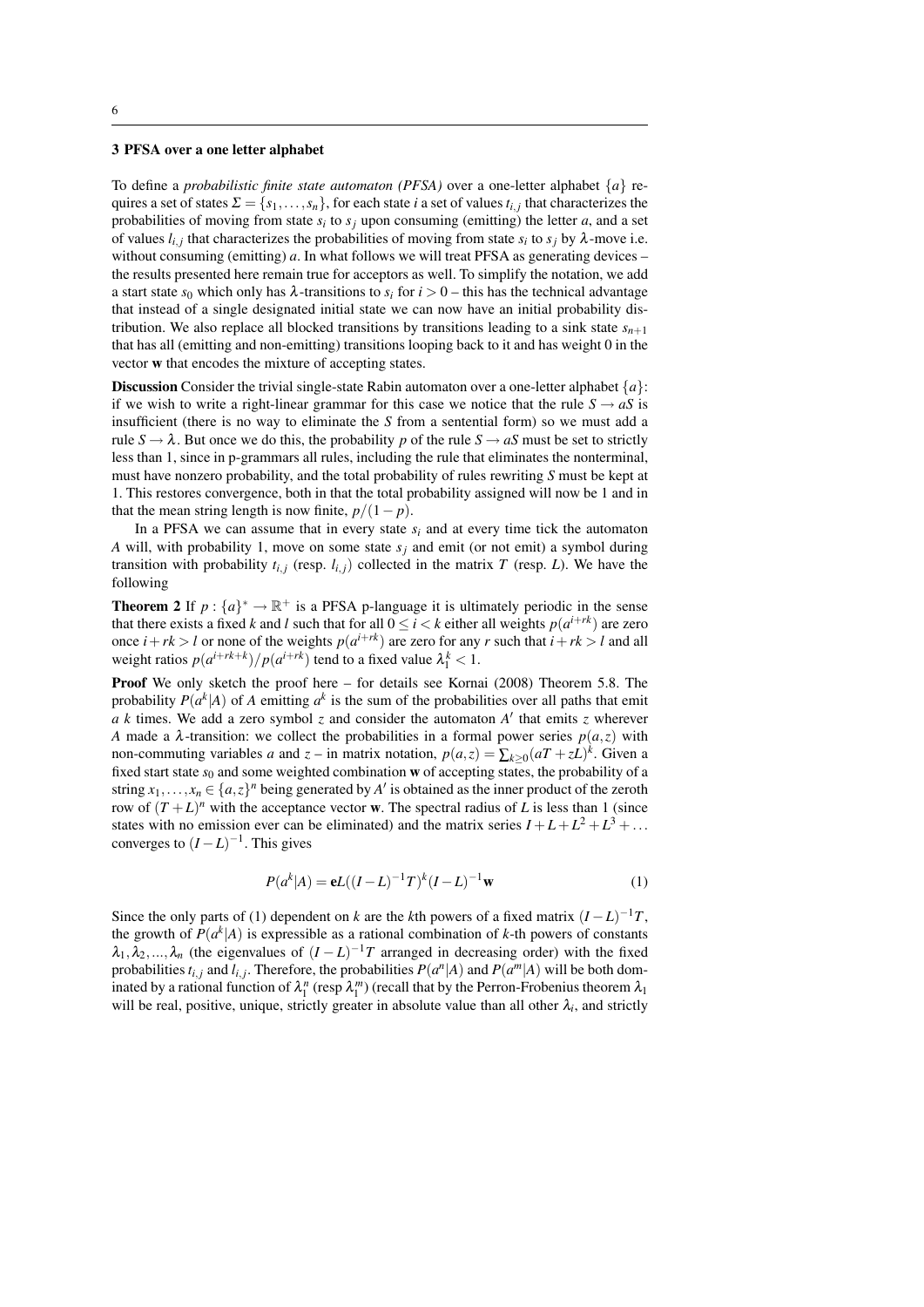less than 1 for each connected component) so their ratio will tend to  $\lambda_1^{n-m}$ . (Because of multiple transitive components connected by one-way  $\lambda$ -transitions linear multiplicative terms can accompany the exponential main term, but these tend to 1 as we take the limit of the ratio.)  $\Box$ 

**Example 1** Let  $p_0 = 2^{-1}$ ,  $p_1 = p_2 = p_3 = p_4 = 2^{-2}/2^{2^1}$ ,  $p_5 = \ldots = p_{20} = 2^{-3}/2^{2^2}$  and in general divide the probability mass  $2^{-n}$  among the next  $2^{2^{n}}$  strings. By Theorem 2 this distribution will differ from any distribution that is obtained from PFSA by inspecting frequencies is finite samples, even though all components are rational, since in PFSA log probabilities can change at most linearly, rather than exponentially as the example demands.

Theorem 2 provides, and Example 1 exploits, exactly the kind of asymptotic characterization that Suppes wanted to avoid by limiting attention to samples of a fixed size  $\lt N$ . In hindsight, it is easy to see where the strict empiricism embodied in Conjecture 2 misses the mark: with the availability of corpora (samples) with  $N > 10^{10}$  (in the world of machine learning, there is no poverty of stimulus in the sense urged by Miller and Chomsky) it is evident that our primary goal is not to characterize the underlying distribution to 10 significant digits, but rather to characterize the tail, where probabilities of  $10^{-40}$  or many orders of magnitude below are quite common. Since perfectly ordinary words often have frequencies below 10−<sup>6</sup> or even 10−<sup>9</sup> , rather short sentences containing these, e.g. *In our battalions, dandruffy uniforms will never be tolerated* will have probability well below 10−<sup>40</sup> .

There is no surprise that perfectly grammatical sentences can have extremely low probability. The primary goal is to make reasonable predictions about unattested events *without* memorizing the details of the corpus. In an automaton with  $10<sup>6</sup>$  states (quite feasible with today's technology) and  $10^2$  letters (the size of commonly used tagsets), we would have over  $10^{14}$  free parameters, a huge number that could only lead to overfitting, were we to follow Suppes' dictum and restrict ourselves to precisely matching samples of size  $10^{12}$ . The poverty of stimulus argument still holds in that a childhood lasting  $10^8$  seconds is unlikely to be long enough for gathering sufficient data and computing  $10^{14}$  parameters, but as long as we can be profligate with parameters, Conjecture 2 trivially holds, and not just for one-letter alphabets:

**Theorem 3** For any p-language of any type  $i \leq 3$  we can fit a PFSA to the first *N* terms of a distribution to any required precision.

**Proof** In fact, we can do more: given any p-language  $f: T^* \to \mathbb{R}_0^+$  and any positive  $\varepsilon$  we can find a PFSA with rational probabilities such that the p-language  $g: T^* \to \mathbb{R}^+_0$  generated by it satisfies  $\sum_{\alpha \in T^*} |f(\alpha) - g(\alpha)| \leq \varepsilon$  i.e. the total absolute error of the approximation is bound by ε. First, we arrange the strings of *T* ∗ lexicographically, and select an *N* such that the total probability mass assigned to strings  $\{s_i | i > N\}$  is less than  $\varepsilon/2$  – this is always possible since *f* converges. Next, we approximate  $f(s_0)$  by a rational within  $\varepsilon/4$ , this will be  $g(s_0)$ , and similarly we approximate  $f(s_1)$  within  $\varepsilon/8$ ,  $f(s_2)$  within  $\varepsilon/16$  and so on, for a total error  $\leq$  $\varepsilon$ . Finally, we construct the PFSA to generate the first *N* approximate *g* values (the remaining values of *f* will be approximated by 0) by creating a separate chain automaton for each string  $s_i$  and using their probability  $g(s_i)$ , a rational number, as the transition weight for a  $\lambda$ -move from the initial state into the starting point of the *i*-th automaton. For a string  $a_1a_2...a_k$  the chain automaton moves from state *i* to state  $i+1$  on emitting  $a_i$  with probability 1, so if only the last state is accepting it generates  $a_1a_2 \ldots a_k$  with probability 1. This, multiplied with the cost of the silent initial move, gives exactly the p-language  $g.\Box$ 

Discussion Theorem 3 makes the Suppes/Levelt conjecture come out literally true, but destroys the entire intellectual agenda that led to it. Once we invoke the notion of statistical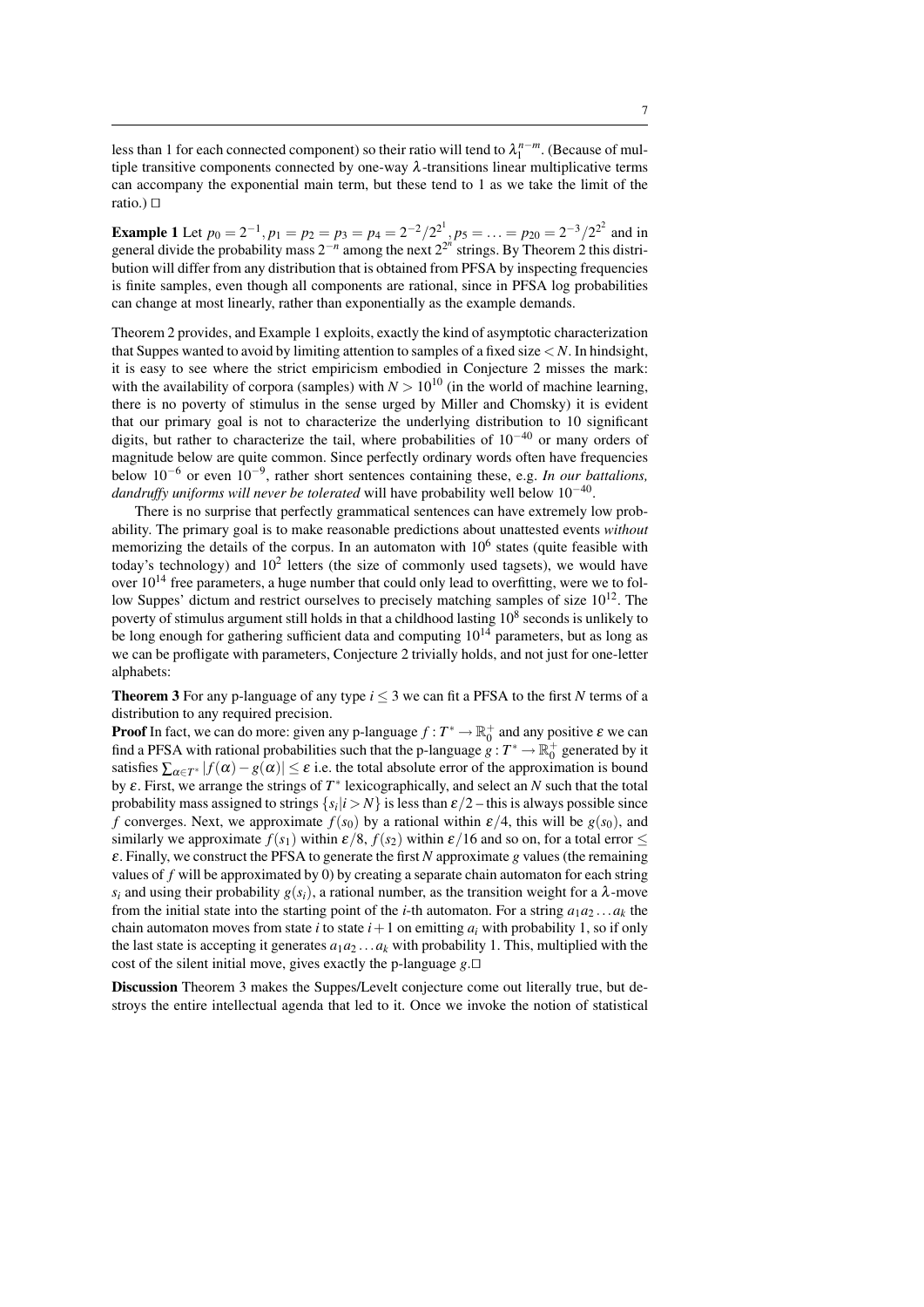indistinguishability, there is *no* correspondence between type *i* p-grammars and type *i* planguages: all that remains is that every p-language can be approximated by a PFSA to any degree, just as every number can be approximated by a rational to any degree. In a corpus of size *N* the smallest probability distinction that can be empirically made is 1/*N*. By picking  $\varepsilon = 1/2N$  in Theorem 3 we can construct a PFSA with all rational coefficients whose language will be statistically indistinguishable from the original p-language.

### 4 Conclusions

Conjecture 1 expressed the belief that the Chomsky hierarchy will generalize smoothly from standard (unweighted) grammars and languages to the probabilistic (weighted) case. When Ellis showed that this is untrue, Suppes sought out a fallback position, Conjecture 2, expressing the same belief. This was not an unreasonable move, especially in light of what was known at the time about the Type 0 case. For Turing machines, an important reduction was presented in De Leeuw et al (1956), showing that a TM with access to a random number generator that produces 1s and 0s with some fixed probability *p* is equivalent to a standard TM without random components as long as *p* itself is computable – in other words, adding random operations to the deterministic Turing operations adds nothing to generative capacity. There is nothing wrong with the strategy Suppes tried, excluding the pathological cases. This could have been a step in the right direction, but as Example 1 shows, it was not: the key issue is that p-grammars have a structure on their own right, and this structure is largely unrelated to the numerical values the probabilities may take. Whether these numbers are rational, algebraic, or transcendental, matters but little for the purpose of statistical language modeling, since every number of the more complex transcendental type can be replaced by a simple (rational) number with any desired precision.

What of the road not taken for so long? In linguistics, the brilliant technical work of Chomsky and Schützenberger (1963) served more as a boundary marker than as a starting point for further work – few people felt comfortable going in a direction Chomsky himself declared useless. In mathematics, the work was not only preserved but significantly enlarged by Schützenberger, Berstel, and their students. Yet in spite of a lively 'French School' that continued to produce excellent work (of which we single out Schützenberger 1976, Reutenauer and Schützenberger 1991, Berstel 1973, 1979, 1988), it wasn't until the groundbreaking work of Mohri (1994), himself a student of Berstel, that this line of research caught the interest of linguists again. The original weighted FST library that Mohri and his colleagues built at AT&T (see Mohri, Pereira and Riley 1996, Kornai 1996) had strong proprietary restrictions, but an open source version is now widely used. In some respects, the story of weighted finite state automata and transducers is eerily reminiscent of the unweighted case, of which we wrote the following:

To understand some of the main trends in finite state NLP it is worth looking back at the origins of the field. Though neither Mealy (1955) nor Kleene (1956) had NL applications in mind, finite state methods were applied in this domain as early as 1958 (see Joshi and Hopely 1999). In the early sixties, however, finite state models were soon submerged in a flood of transformational models. It is hard to speculate about such matters, but it is quite conceivable that the finite state approach to NLP would have lost all credibility, were it not for the extraordinary impact of Thompson (1968) and the grep family of unix tools. While theoretical linguists accepted the arguments put forth in Miller and Chomsky (1963) at face value, from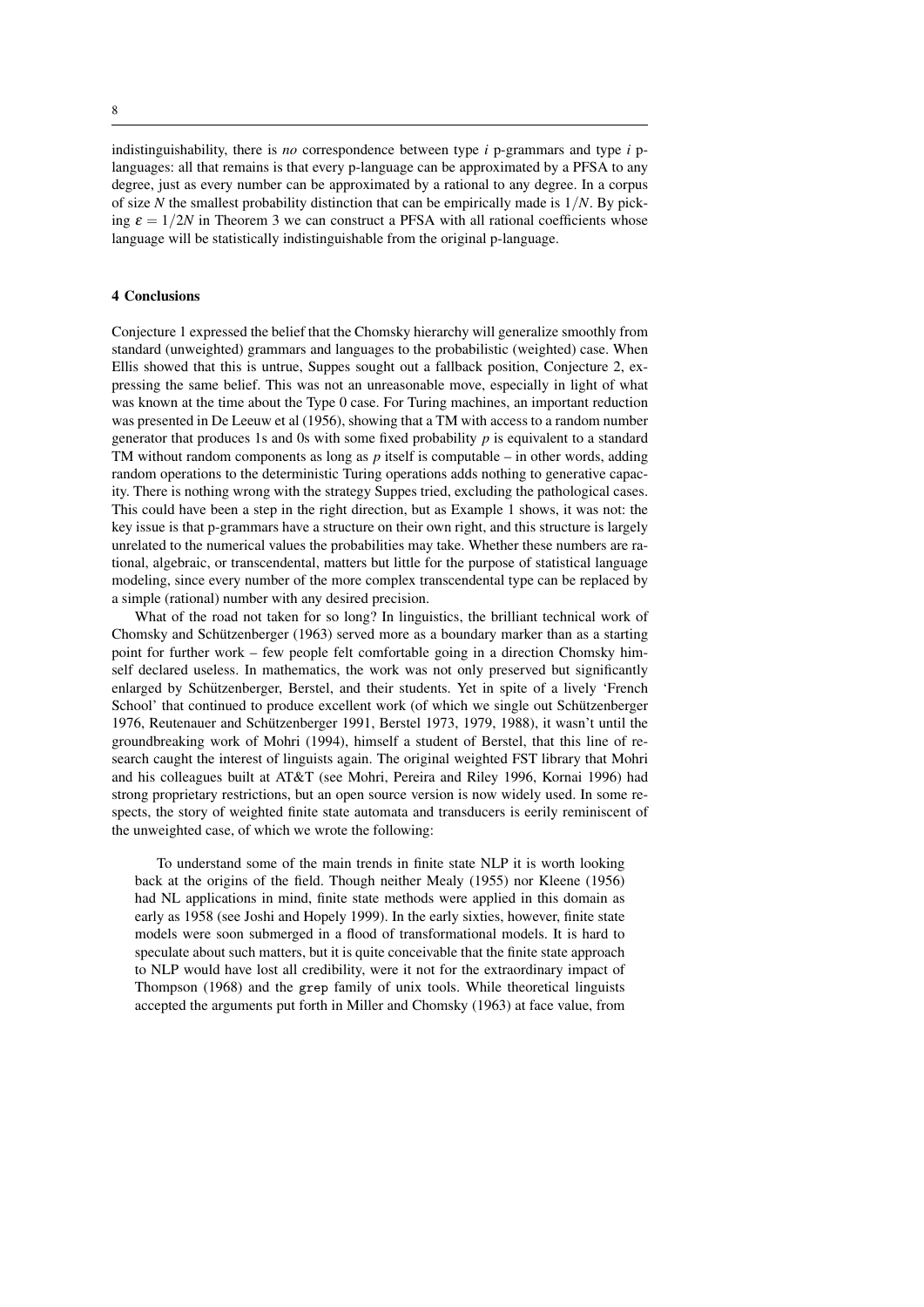the seventies it became part of the received computer science wisdom that if you want to do something with text you need to build finite automata. By making his implementation of regexp(3) freely redistributable, Spencer (1986) transmitted this wisdom to the free software movement. Given the dominant position of finite state technologies in topic search, in retrospect it is hard to understand why mainstream syntactic theory continued to shun finite state methods throughout the seventies and eighties, but in fact these methods reappeared on the scene through a back door left open by the context sensitive rule systems of phonology. Only two years after the seminal Sound Pattern of English (Chomsky and Halle 1968), Johnson (1970) demonstrated that the context sensitive machinery of SPE can be replaced by a much simpler one, based on finite state transducers (FSTs), and independently the same conclusion was reached by Kaplan and Kay, whose work remained an underground classic until it was finally published in 1994. (Kornai 1999).

The wake-up call delivered, however inadvertently, by Ken Thompson, a computer scientist with little discernible interest in language, was rather mild compared to the harsher wakeup call delivered by two electrical engineers, Fred Jelinek and Jim Baker, whose speech recognition system, based on Hidden Markov Models, massively outperformed the ruledriven systems popular at the time (Woods et al 1976). By the time Brown at al (1990) established that not just phonetics and phonology, but also syntax and semantics (and in particular the Holy Grail of half a century's work, machine translation) can benefit from statistical ideas, few people entering the field thought that the received wisdom, still a part of the standard linguistics curriculum, was valid.

But what of the objections to statistics that held back this line of research for three decades? The first one, as emphasized in Pereira (2000), is simply false: the fact that *colorless green ideas sleep furiously* and *sleep ideas furiously green colorless* both have zero *frequency* by no means implies that they have zero *probability,* or even the same nonzero probability. As for the poverty of stimulus argument, this certainly remains valid, indeed, this may be the only form of the argument that is robust enough to stand up against the objections of Pullum and Scholz (2002). However, from an engineering standpoint there is nothing particularly worrisome: all that is required is to create models that have fewer parameters, and much of contemporary linguistic theory aims exactly at this goal, primarily by exploring various parameter tying strategies. To see what is involved here, let us consider some rough estimates of the number of parameters in an *n*-gram POS tagger HMM. In the unigram case, the hidden states are simply the POS tags, so there are on the order of  $10<sup>2</sup>$  to consider, and there are  $10^4$  transition parameters. In the general *n*-gram case there are  $10^{2n}$ states and  $10^{2n+2}$  nonzero transition parameters: Miller and Chomsky (1963) are quite right in noting that  $10^{32}$  parameters are impossible to train (or to acquire as a human).

In a unigram model, there are only a few times more emission probabilities than words in its dictionary, since each word can have only a few POS tags:  $10<sup>6</sup>$  is a reasonable estimate. In a bigram model there will be about  $10^8$  and in a trigram model  $10^{10}$  emission values, and it is common practice to tie these together (i.e. to make emissions dependent only on the last member of a POS n-gram, as in TnT, see Brants 2000) in order to avoid overfitting. The typical nonzero transition probability (zeros are actually replaced by small numbers obtained from smoothing in practical applications) is in the range  $10^{-1} - 10^{-4}$ , while the typical emission probability can vary greatly, as much as 8-9 orders of magnitude, within a single (n-gram) state. Thus the probability differences between sentences are largely driven by the emissions, while the exponential decay in Theorem 2 comes from the transitions alone. In other words, in the process of fitting a model to an observed distribution, the straight PFSA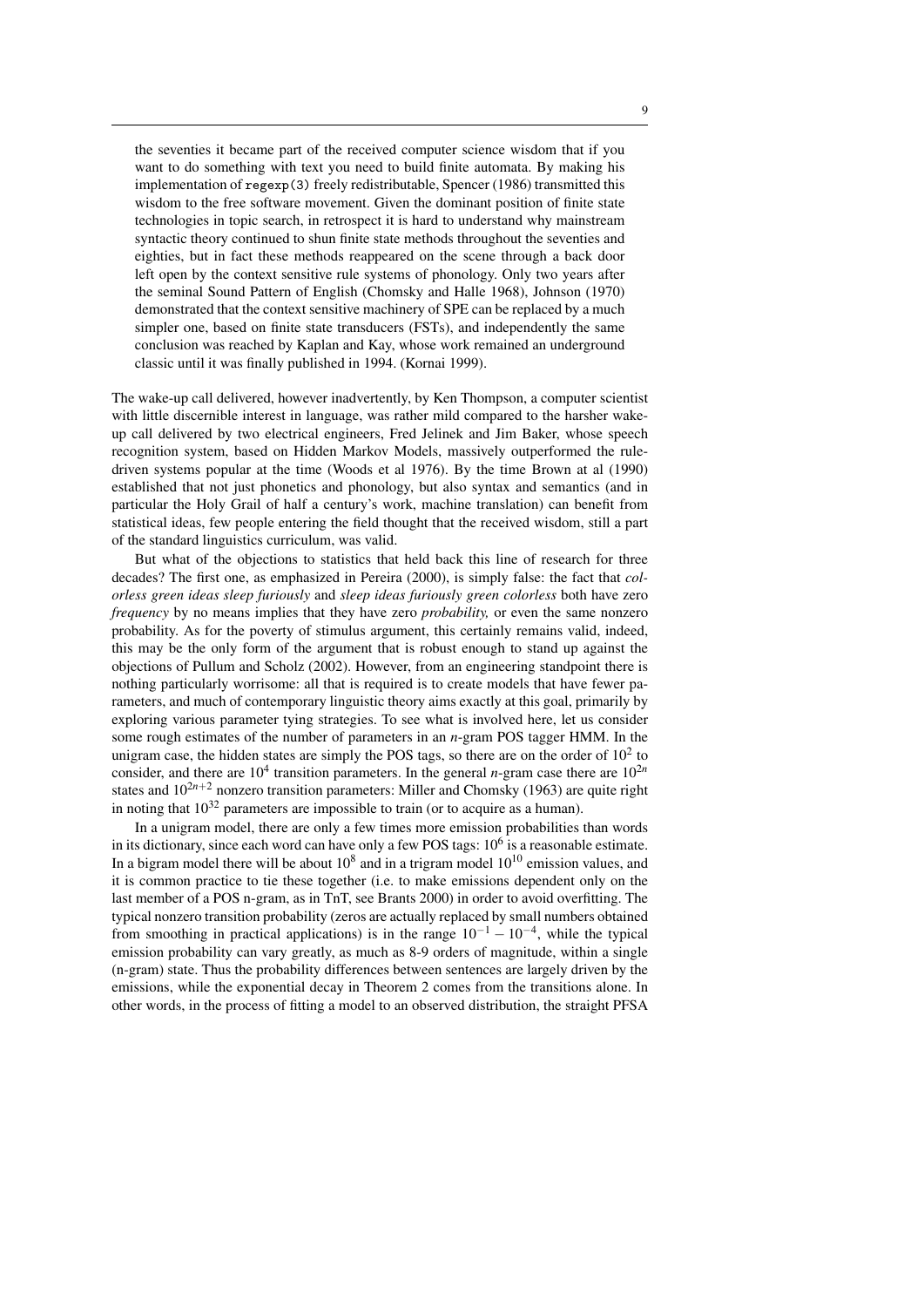model will of necessity have a large number of very low transition parameters, causing both overfitting and a very fast exponential decay, while a straight HMM, which is a PFSA but with parameters tied in a manner more appropriate to the task, will have higher transition probabilities (slower exponential decay) and much less of an overfitting problem.

In general, Theorems 2 and 3 do not stand in the way of training statistically reasonable language models, they just signal the difficulty, overfitting, that the naive empirical approach runs into. The answer is not to abandon fitting regular models, or to abandon the probabilistic framework entirely, as was suggested e.g. in Chomsky (1957), but to proceed with the appropriate parameter tying strategies.

Acknowledgements The comments from András Serény (Central European University), Larry Moss (Indiana University), and from the anonymous MOL reviewers, resulted in significant improvements and are gratefully acknowledged here. We also acknowledge the unsung hero of this piece, Skip Ellis, who had the best possible revenge, becoming a highly cited and very influential computer scientist (his top three papers have over 3,000 citations).

#### References

- [Berstel1973] Berstel, Jean. 1973. Sur la densité asymptotique de langages formels. In M. Nivat, editor, *Automata, Languages, and Programming*. North-Holland, pages 345–358.
- [Berstel1979] Berstel, Jean. 1979. *Transductions and Context-Free Languages*. Teubner Studienbücher, Stuttgart, Germany.
- [Berstel1988] Berstel, Jean. 1988. Finite automata and rational languages, an introduction. In *Lecture Notes in Computer Science*, volume 386. Springer.
- [Brants2000] Brants, Thorsten. 2000. Tnt A statistical part-of-speech tagger. In *Proc ANLP 2000*. pages 224–231.
- [Brown et al.1990] Brown, Peter, John Cocke, Stephen Della Pietra, Vincent J. Della Pietra, Fredrick Jelinek, John D. Lafferty, Robert L. Mercer, and Paul S. Roossin. 1990. A statistical approach to machine translation. *Computational Linguistics*, 16:79–85.
- [Chomsky1957] Chomsky, Noam. 1957. *Syntactic Structures*. Mouton, The Hague.
- [Chomsky1975] Chomsky, Noam. 1975. *The logical structure of linguistic theory*. Springer Verlag.
- [Chomsky and Halle1968] Chomsky, Noam and Morris Halle. 1968. *The Sound Pattern of English*. Harper and Row, New York.
- [Chomsky and Schützenberger1963] Chomsky, Noam and Marcel Paul Schützenberger. 1963. The algebraic theory of context-free languages. In P. Braffort and D. Hirschberg, editors, *Computer Programming and Formal Systems*. North-Holland, Amsterdam, pages 118–161.
- [de Leeuw et al.1956] de Leeuw, Karel, Edward F. Moore, Claude E. Shannon, and N. Shapiro. 1956. Computability by probabilistic machines. In C.E. Shannon and J. McCarthy, editors, *Automata studies*. Princeton University Press, pages 185–212.
- [Ellis1969] Ellis, Clarence A. 1969. *Probabilistic Languages and Automata*. PhD thesis, University of Illinois, Urbana.
- [Hacking1987] Hacking, Ian. 1987. Was there a probabilistic revolution 1800-1930? In L. Krüger, L. Daston, M.Heidelberger, G. Gigerenzer, and S. Morgan, editors, *The Probabilistic Revolution*. MIT Press, Cambridge MA.

[Harris1951] Harris, Zellig. 1951. *Methods in Structural Linguistics*. University of Chicago Press.

- [Johnson1970] Johnson, Ch. Douglas. 1970. *Formal aspects of phonological representation*. PhD thesis, UC Berkeley.
- [Joshi and Hopely1999] Joshi, Aravind K. and Philip Hopely. 1999. A parser from antiquity. In András Kornai, editor, *Extended Finite State Models of Language*. Cambridge University Press, pages 6–15.
- [Kaplan and Kay1994] Kaplan, Ronald M. and Martin Kay. 1994. Regular models of phonological rule systems. *Computational Linguistics*, 20:331–378.
- [Kleene1956] Kleene, Stephen C. 1956. Representation of events in nerve nets and finite automata. In C. Shannon and J. McCarthy, editors, *Automata Studies*. Princeton University Press, pages 3–41.
- [Kornai1996] Kornai, András. 1996. Comments on Mohri, Pereira and Riley. In András Kornai, editor, *Proceedings of the W1 workshop of the 12th European Conference on Artificial Intelligence*, pages 26–27, Budapest. John von Neumann Society for Computer Science.